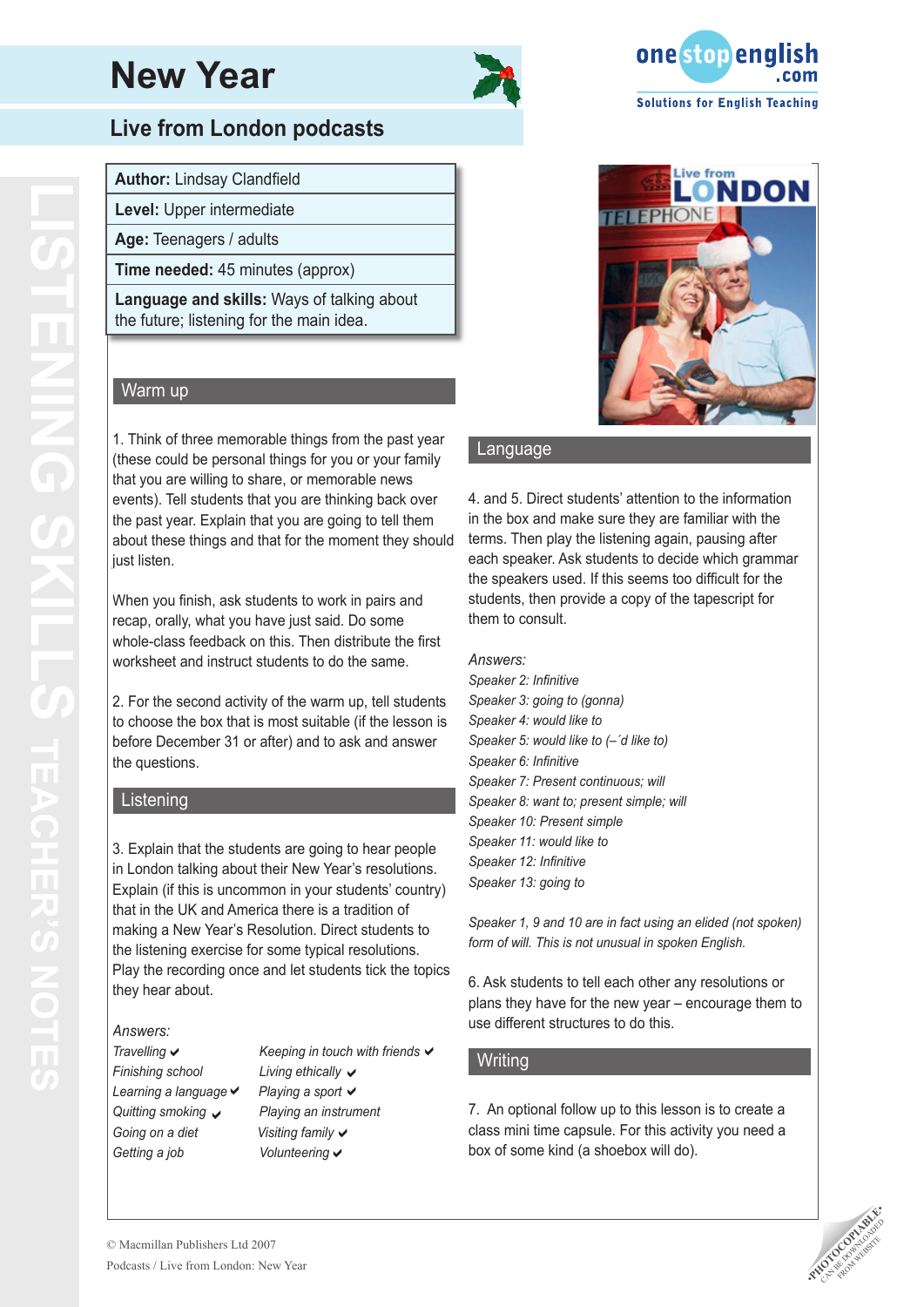



## **Live from London podcasts**

Tell students to cut out and complete the class *time capsule* form. They must write predictions for each of the categories for things that they think will happen before the end of the course (if the course ends in June and you do this class in January, this would be predictions for the following six months only). Tell them to do this individually. When they have finished, ask them to fold the paper in two and put it in the box.

**Note:** if you have a digital camera, you could take a photo of the class and put it in the box too.

Seal the box with tape and put it aside. Explain that you will all open the box to check your predictions at the end of the course.

#### **At the end of the course:**

Hold a mini ceremony to open the time capsule. Distribute the papers to each student (without reading them) and ask them to reread their predictions. Were they right on any of them? Tell them to compare the ones they wish to share with a partner – then do some whole-class feedback. Who had the most interesting/accurate/funny predictions?



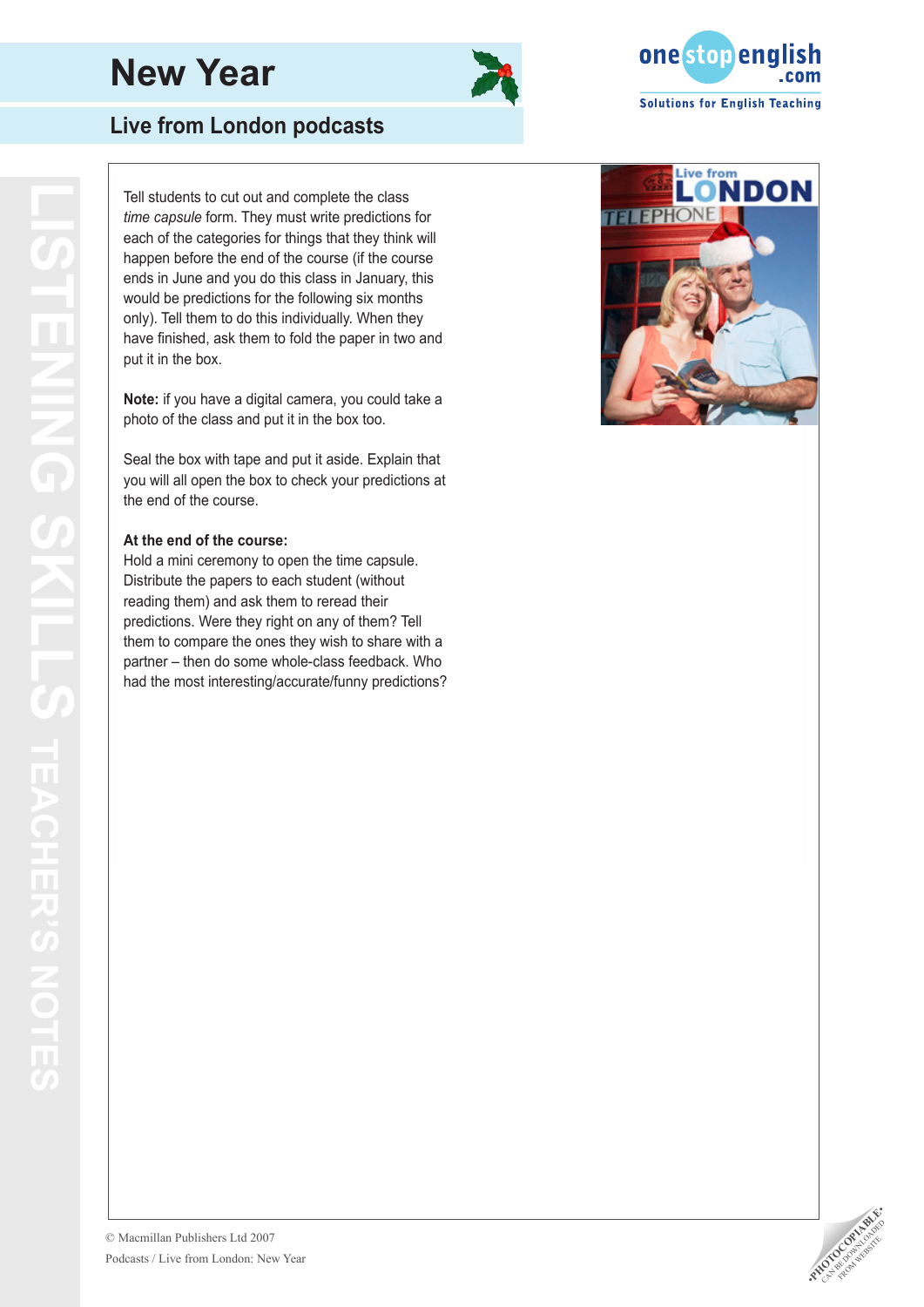



Live from<br>**LONDON** 

**TELEPHONE** 

### **Warm up**

- **1. Think of the past year. Make a note of three things that were important to you. These could be:**
	- **things that happened to you**
	- **world events that affected you**

**When you are ready, work with a partner. Tell your partner your three things.**

**2. Choose one of the boxes. Ask and answer the questions.**

#### **BEFORE DECEMBER 31**

What are you going to do on December 31st? Who are you going to spend it with? Where are you going to go?

#### **AFTER JANUARY 1**

What did you do on December 31st? Who did you spend it with? Where did you go? What did you do the next day?

### **Listening**

#### **3. Listen to 13 people talk about their plans for the year ahead. Tick the topics you hear.**

Travelling **Playing a sport** Finishing school Quitting smoking Playing an instrument Going on a diet Getting a job **Wisiting family Wisiting Solunteering** 

Learning a language Living ethically Keeping in touch with friends

### **Language**

**4. Look at the different ways that the speakers express their future plans and intentions.**

*would like to/want to* **+ verb:** I want to eat more vegetables. I'd like to learn an instrument

*going to* **+ verb:** I'm going to visit my brother. I'm gonna stop smoking. *will*: I will travel next year. I will probably not make a resolution.

**Present continuous:** I'm quitting smoking. I'm joining a gym.

**Infinitive:** to stop smoking, to travel etc.

**5. Listen again and decide how each speaker expresses their future plans and intentions from the list above.**

**6. Look at the activities in exercise three above. Which ones would you like to do this year? Do you have any other resolutions for the New Year? Tell a partner.**

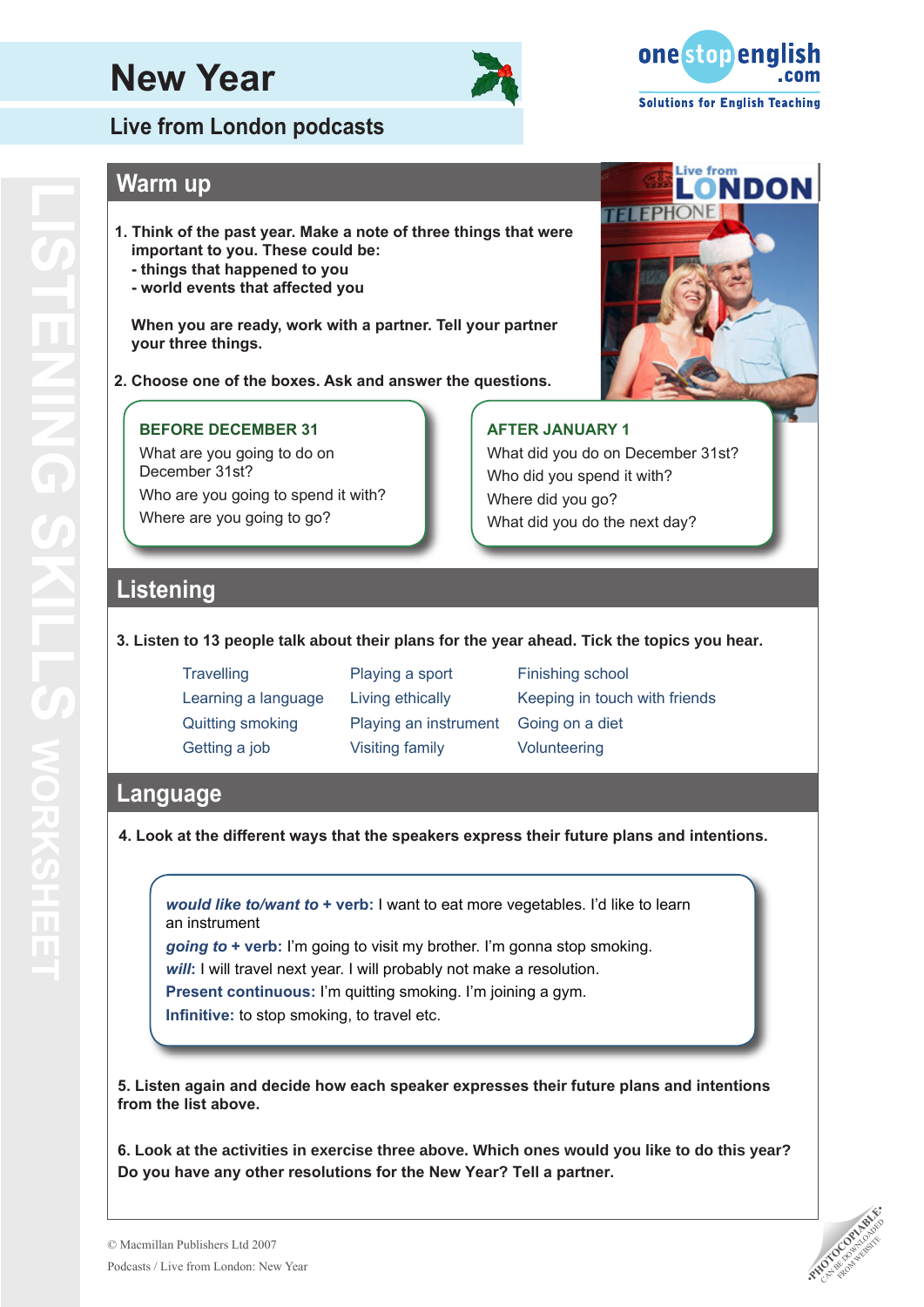



**Live from London podcasts**

# **Writing**

 $\rightarrow$ 

- **1. Listen to the teacher's instructions and complete the form with plans and intentions for the next year.**
- **2. When you have finished, put them in the container the teacher hands round the class.**

### **Class time capsule**

**------------------------------------------------------------------------------------------------------------------------------------**

#### **Name:**

**LISTENING SKILLS** 

**LISTEMING SKILLS WO** 

**works**

### **Predictions**

 **You:**

#### **The class:**

 **Your city:**

 **The world:**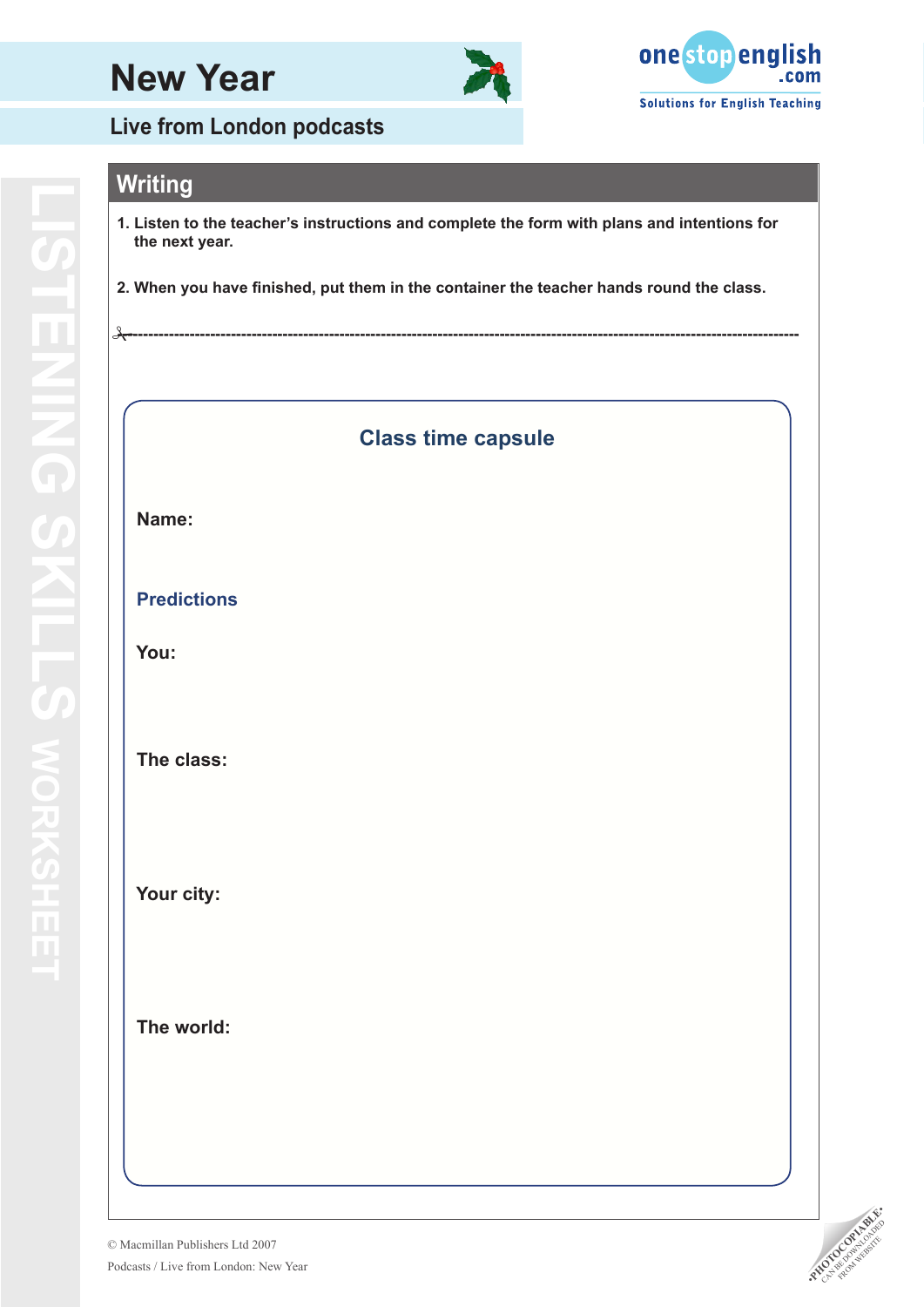# **Live from London podcasts**

# **Transcript**

#### **Introduction**

Welcome to onestopenglish's *Live from London* podcast. In Live from London, we go to different parts of London to ask locals and visitors questions about their daily lives. Today, Live from London reports from the South Bank. We asked people the question: "Do you have a New Year's resolution for next year?"

#### **Speaker 1 (male, UK)**

New Year's resolutions? Well, probably think about going on a bit of a tour of the world next year, possibly. Couple of months, you never know, see what happens.

#### **Speaker 2 (female, UK)**

My New Year's resolution is to play more hockey.

#### **Speaker 3 (female, USA)**

Yes, I'm gonna go to Spain more often to visit my sister, that's my New Year's resolution – I'm gonna travel more.

#### **Speaker 4 (female, Germany)**

I would like to learn juggling next year.

#### **Speaker 5 (male, Australia)**

I guess the biggest thing is I'm, I'm terrible at emailing people. I'm really bad at staying in touch when I'm travelling and overseas. Um, so I'd really like to keep in touch with my friends and family more, um, and just make a bit more of an effort, I think.

#### **Speaker 6 (female, USA)**

So, I'm currently visiting my brother and Heather in London. They just moved here from the United States and I guess one of my resolutions is to travel more next year.

#### **Speaker 7 (female, Germany)**

Um, [interruption] other speaker: learning Vietnamese [end of interruption] yeah, okay! I have to learn Vietnamese, uh, very well because I am going to Vietnam for a year to do my field research for my PhD and, uh, it's not so easy. But I think, uh, I will manage.

#### **Speaker 8 (male, Ireland)**

For this year, the usual, I want to give up cigarettes and try and be nicer to other people. I'd say, that's pretty much it really. Oh, and start going to the gym a little bit more, the usual. But I don't know how many of them I'll actually do.

#### **Speaker 9 (female, USA)**

Hi, I'm from Philadelphia and my New Year's resolution is, like most New Years, I'm resolved to be unresolved, and not pick anything to do.

#### **Speaker 10 (female, UK)**

New Year's resolutions? Uh, try and live more ethically.